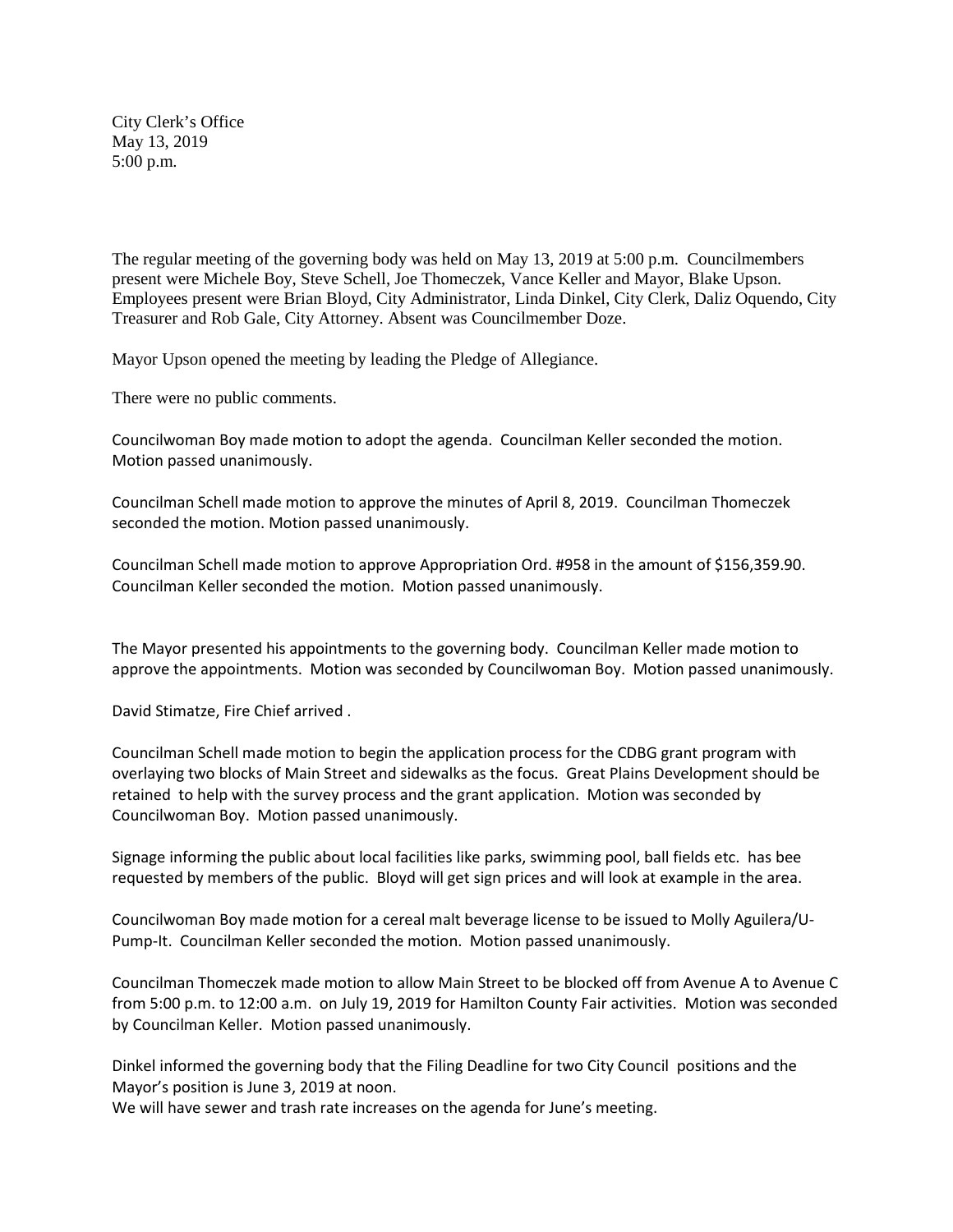## Reports:

Sand Park: Trying to add more camping spots this week.

Administrator: Concrete will be poured on the Johnson St. storm drain project this week. We are also pouring concrete on the walking path. The small cold planer sold on Purple Wave for \$7000.

\_\_\_\_\_\_\_\_\_\_\_\_\_\_\_\_\_\_\_\_\_\_\_\_\_\_\_\_\_\_\_\_\_\_\_\_\_\_\_\_\_\_ \_\_\_\_\_\_\_\_\_\_\_\_\_\_\_\_\_\_\_\_\_\_\_\_\_\_\_\_\_\_\_\_\_\_\_\_\_\_

Round Table: no comments

Councilman Schell made motion to adjourn, seconded by Councilman Thomeczek. Motion passed unanimously.

ATTEST:

Linda Dinkel **Blake Upson** 

Linda Dinkel, City Clerk Blake Upson, Mayor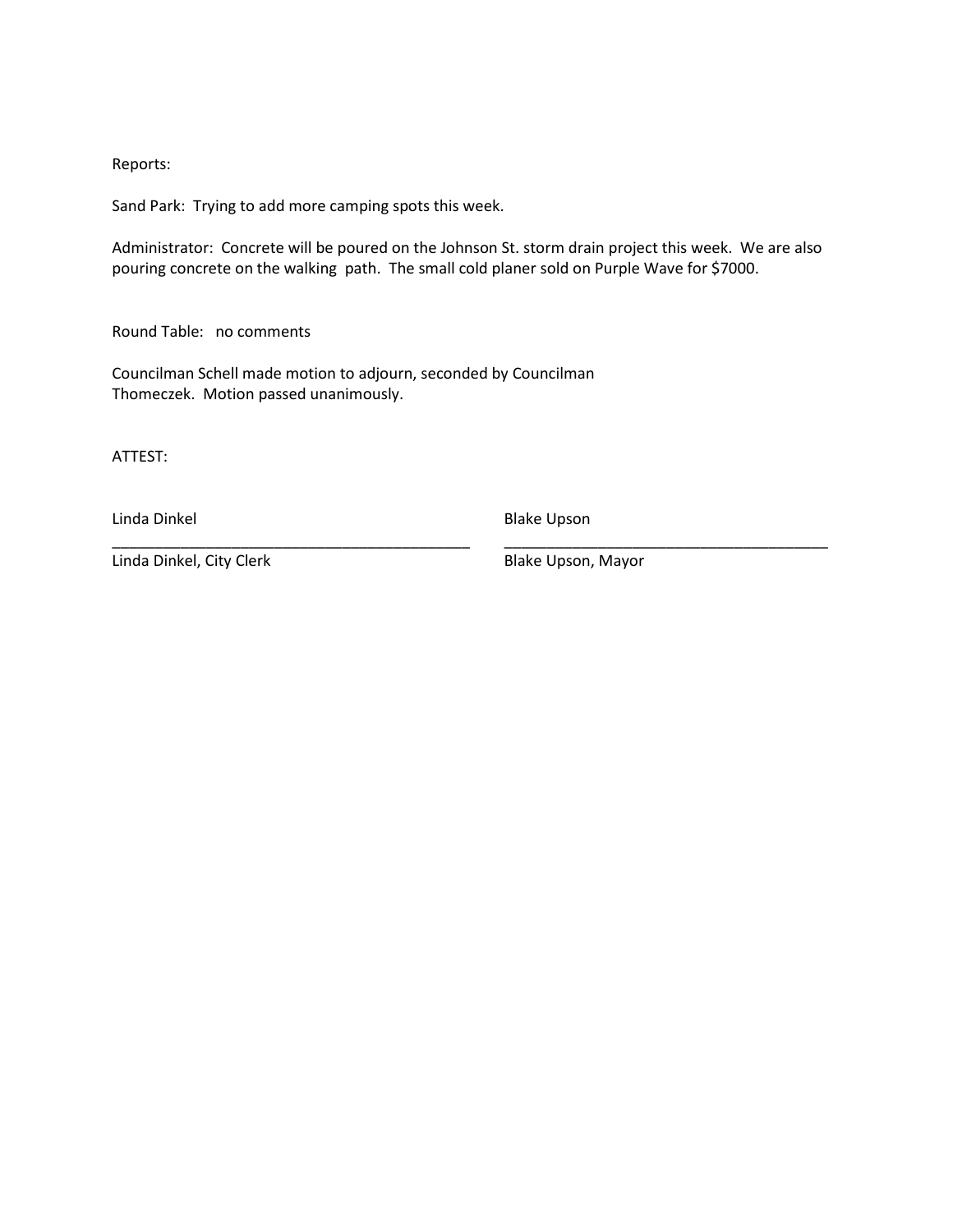## Mayor's Appointments May 2019

| Administrator           | Brian Bloyd              |  |  |
|-------------------------|--------------------------|--|--|
| <b>City Clerk</b>       | Linda Dinkel             |  |  |
| Treasurer               | Daliz Oquendo            |  |  |
| <b>Fire Chief</b>       | David Stimatze           |  |  |
| Attorney                | <b>Rob Gale</b>          |  |  |
| City Judge              | Meghan Houtsma           |  |  |
| Newspapers              | Syracuse Journal         |  |  |
| <b>Depository Banks</b> | <b>Valley State Bank</b> |  |  |
|                         | The First National Bank  |  |  |

## Committee Appointments

| <b>Committee</b>            | Chairman                     | <b>Member</b>      | <b>Member</b>       |
|-----------------------------|------------------------------|--------------------|---------------------|
| <b>Streets &amp; Alleys</b> | Steve Schell                 | Dustin Doze        | <b>Brian Bloyd</b>  |
| Water-Sewer-Trash           | Joe Thomeczek<br>Michele Boy |                    | <b>Craig Norton</b> |
| Fire & Police               | Vance Keller                 | Joe Thomeczek      | Jerrin Phillips     |
| Finance                     | Vance Keller                 | <b>Dustin Doze</b> | Linda Dinkel        |
| Ordinances                  | Dustin Doze                  | Vance Keller       | Daliz Oquendo       |
| Parks                       | Michele Boy                  | Steve Schell       | <b>Gary Nielsen</b> |
| Animal Control              | Michele Boy                  | Steve Schell       | <b>Brian Bloyd</b>  |